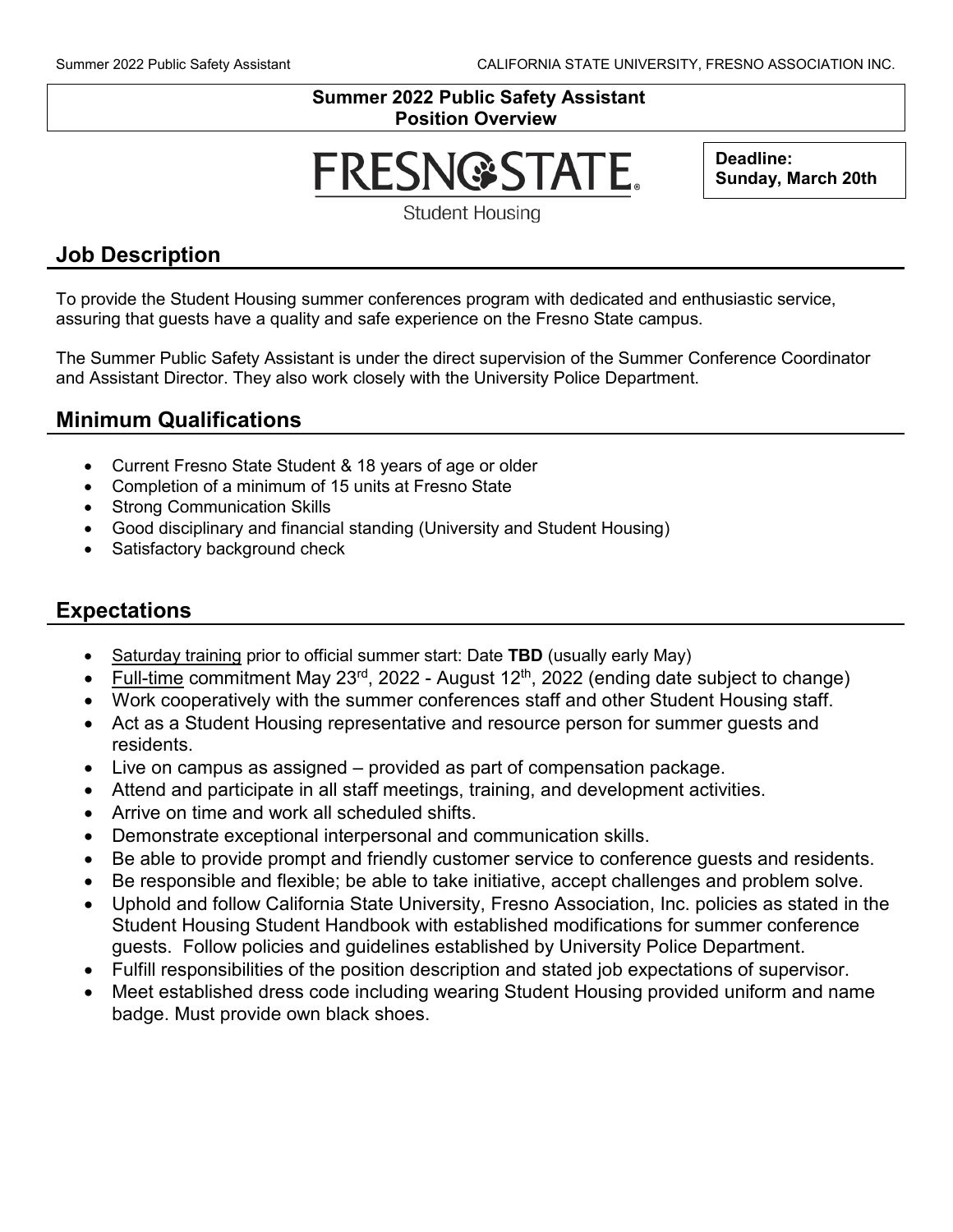## **Responsibilities**

- Patrol Student Housing and surrounding areas: Nightly 7:00pm to 1:00am
- Provide on-call support to the Summer staff between the hours of 1:00am and 7:00am
- Maintain a professional appearance (uniform shirt and pants {provided}, clean black shoes {provide yourself}, name tag, earrings (if any) small and appropriate.
- Be prepared with necessary equipment while on duty (uniform, radio, cell phone, writing utensils, driver's license/identification card, and notebook).
- Complete continuous rounds in all buildings with Summer Session or Summer Conference residents in between first/last series (training provided). No more than 20 consecutive minutes in between rounds to be spent in the Atrium logging round entries.
- Maintain communication with University Police Department via police radio
- Complete safety checks and report any safety hazard as directed.
- Assist Student Housing staff and Summer Conference Supervisors.
- Report illegal and/or suspicious activity to University Police Department and Student Housing staff following established protocol.
- Provide escort services for residents and summer conference guests.
- If a non-emergency safety issue as it pertains to the facility is noticed while patrolling (i.e. pole light out, etc.), PSA's must submit a Facility Service Request (FSR) for the problem. If a sprinkler is broken, the PSA will place a flag by it.
- Communicate all maintenance and housekeeping concerns to the Facilities Coordinator in a timely fashion and follow through to assure that resident needs are addressed.
- Submit Incident Reports as appropriate (training provided).
- Be familiar with Student Housing emergency procedures and available to assist with emergency calls related to injuries, health, weather, fire, and campus security.
- Uphold the "Summer PSA Code of Conduct"
- Serve as a mature role model in the community
- Model appropriate respect for the health, safety, welfare, and rights of all Summer Conference guests living at Student Housing
- If a situation requires follow up, consult with the Summer Conference Coordinator or Assistant Director the day after duty shift
- Confront any violation as it occurs whether or not you are on duty, or contact the appropriate staff member or police if the potential violation warrants assistance
- Assist supervisor in implementing the daily hall business operations and services of the hall (e.g. check-in/out of summer conference groups and night duty).
- Meet weekly with Summer Conference Coordinator and other PSA staff to share information and discuss community concerns.
- Provide housing tours to prospective residents on Dog Days & during the weekend as directed.
- Assume additional responsibilities as identified by the Summer Conference Coordinator, Assistant Director or her designee, and University Police.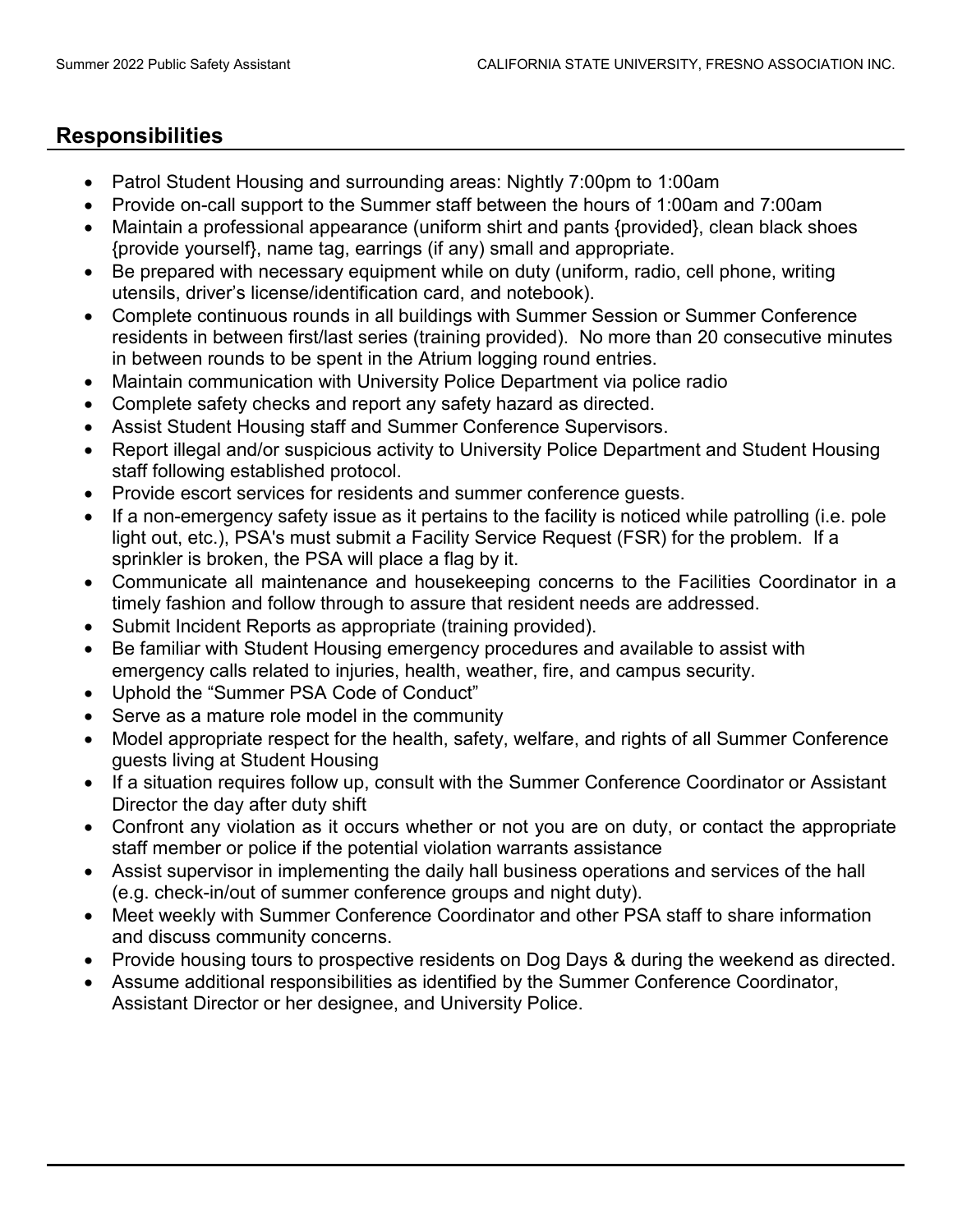## **Special Notes**

- Classes and outside employment must be approved by the Summer Conference Coordinator prior to acceptance and may not interfere with job responsibilities or duties. A maximum of three units per summer session may be approved.
- If you are currently living on campus, a room will be provided for you to stay in or store your belongings between check out for the academic year and check in for the summer conference season.

### **Compensation**

#### **(Approximately 32 - 40 hours/week from May 23 - August 12, 2022—ending date subject to change)**

#### **Room and Board:**

- Large single bedroom within a 3 bedroom suite as assigned.
- Meal plan at University Dining Hall (during days and hours of operation).
- Utilities paid, free basic cable hook-up and service
- Use of Fitness Center and Outdoor Pool during open hours.

#### **Stipend:**

- New PSA's: Approximately \$2100 earned over the summer if no shifts are missed.
- Returning PSA's: Approximately \$2300 earned over the summer if no shifts are missed.
- Payroll disbursement dates: June 7, June 22, July 7, July 22, August 6, and August 20.
- In the event that Summer Conferences start late stipend payment may be modified.

*\*2022-2023 Residential Life Staff may not be eligible for the final stipend amount (New and Returning) due to the required end date of August 1st. A limited number of RLS members will be eligible for hire. \*In the event Summer Conferences end early, final stipend payment may be modified.*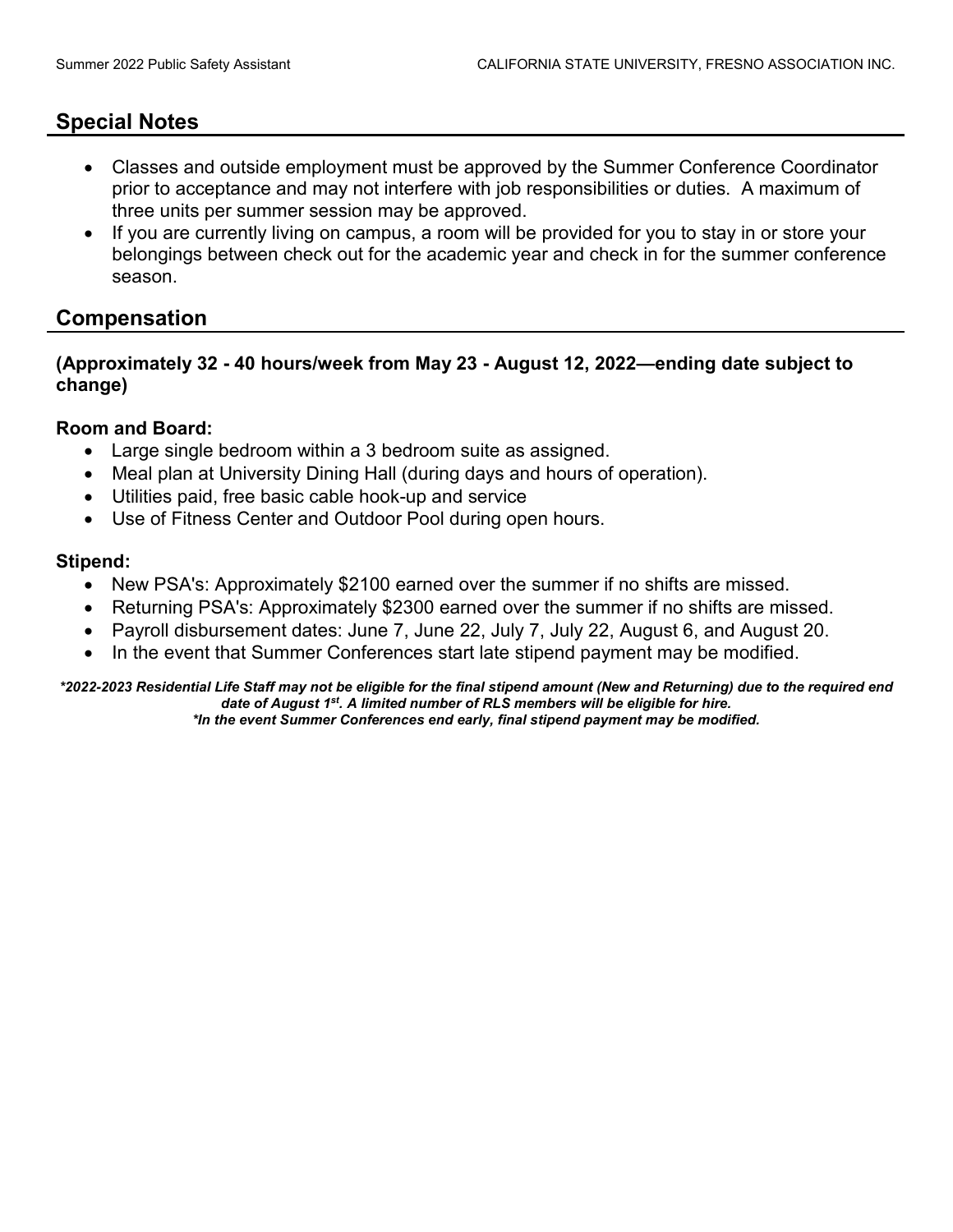# **Personal Information:**

|                                                                                                                                 | Phone: <u>New York: E-mail Address:</u> New York: New York: New York: New York: New York: New York: New York: New York: New York: New York: New York: New York: New York: New York: New York: New York: New York: New York: New Yor |                          |                                                                                                                                                                                                                 |  |  |
|---------------------------------------------------------------------------------------------------------------------------------|-------------------------------------------------------------------------------------------------------------------------------------------------------------------------------------------------------------------------------------|--------------------------|-----------------------------------------------------------------------------------------------------------------------------------------------------------------------------------------------------------------|--|--|
|                                                                                                                                 |                                                                                                                                                                                                                                     |                          | Major: _____________________# of College Units Completed as of Fall 2021 _______ Cumulative GPA _______                                                                                                         |  |  |
|                                                                                                                                 |                                                                                                                                                                                                                                     |                          |                                                                                                                                                                                                                 |  |  |
| <b>Permanent Address:</b>                                                                                                       |                                                                                                                                                                                                                                     |                          |                                                                                                                                                                                                                 |  |  |
| <b>Street Address</b>                                                                                                           |                                                                                                                                                                                                                                     |                          | Apt/Suite                                                                                                                                                                                                       |  |  |
| City                                                                                                                            |                                                                                                                                                                                                                                     | <b>State</b>             | Zip Code                                                                                                                                                                                                        |  |  |
| <b>Local/On Campus Address:</b>                                                                                                 |                                                                                                                                                                                                                                     |                          |                                                                                                                                                                                                                 |  |  |
|                                                                                                                                 |                                                                                                                                                                                                                                     |                          | Check this box if your Local/On Campus Address is the same as your Permanent Address.                                                                                                                           |  |  |
| <b>Street Address</b>                                                                                                           |                                                                                                                                                                                                                                     |                          | Apt/Suite                                                                                                                                                                                                       |  |  |
| City                                                                                                                            |                                                                                                                                                                                                                                     | <b>State</b>             | Zip Code                                                                                                                                                                                                        |  |  |
|                                                                                                                                 |                                                                                                                                                                                                                                     | programs and activities. | Student Housing does not discriminate on the basis of race, religion, sex, age, physical challenge,<br>marital status, sexual orientation or national origin in admissions, scholarship and other institutional |  |  |
| background investigation, and other applicable conditions.                                                                      |                                                                                                                                                                                                                                     |                          | $\rightarrow$ An initial employment offer and continued employment is contingent upon a satisfactory<br>$\rightarrow$ This position requires you to live on campus from May 22nd through August 12th.           |  |  |
|                                                                                                                                 |                                                                                                                                                                                                                                     |                          |                                                                                                                                                                                                                 |  |  |
|                                                                                                                                 |                                                                                                                                                                                                                                     |                          |                                                                                                                                                                                                                 |  |  |
|                                                                                                                                 | <b>YES</b>                                                                                                                                                                                                                          |                          | <b>NO</b>                                                                                                                                                                                                       |  |  |
| 1. Have you ever been employed at Student Housing? (Circle One)<br>If yes, list the position(s) held and date(s) of employment: |                                                                                                                                                                                                                                     |                          |                                                                                                                                                                                                                 |  |  |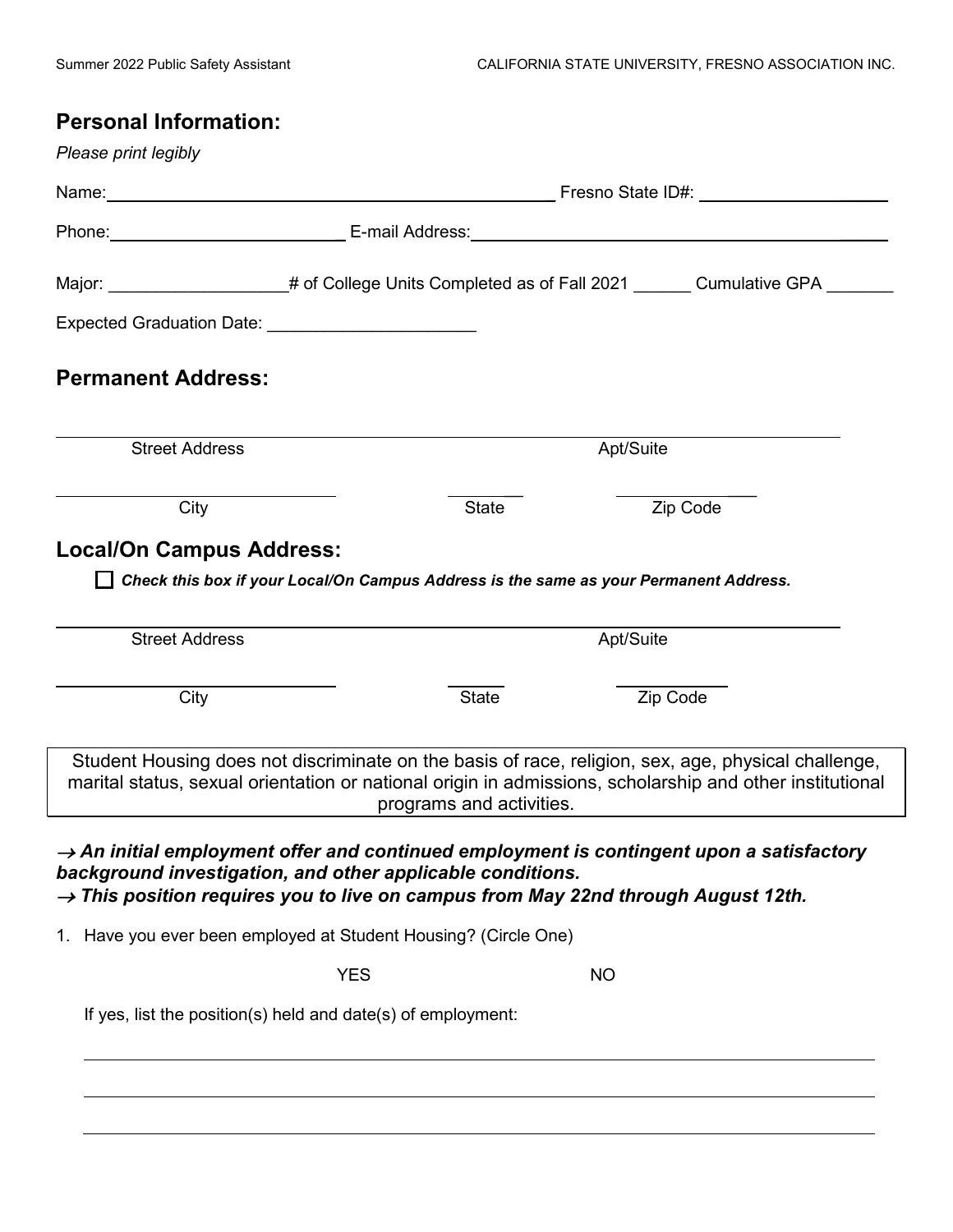2. Are you currently (or plan on being) employed with any other department or organization with Fresno State, including Auxiliary departments?

| If yes, please explain:                                                   |            |           |     |  |
|---------------------------------------------------------------------------|------------|-----------|-----|--|
|                                                                           |            |           |     |  |
|                                                                           |            |           |     |  |
|                                                                           |            |           |     |  |
|                                                                           |            |           |     |  |
|                                                                           |            |           |     |  |
| 3. Are you in good financial and disciplinary standing with: (Circle One) |            |           |     |  |
|                                                                           | <b>YES</b> | <b>NO</b> |     |  |
| a) Fresno State:<br>b) Student Housing:                                   | <b>YES</b> | <b>NO</b> | N/A |  |
| If no, explain:                                                           |            |           |     |  |

4. In the space below, describe how your background, interests, and activities relate to your ability to perform effectively in the Public Safety Assistant position:



5.Do you have any commitments (including, but not limited to: another job, Summer Session courses, volunteer work) that would deter you from full-time work obligations, including weekends and after hours from May 22<sup>nd</sup> - August 12<sup>th</sup>, 2022, as well as, one Saturday in May?

YES NO

| Commitment(s) | Date(s) | Time(s) |
|---------------|---------|---------|
|               |         |         |
|               |         |         |
|               |         |         |
|               |         |         |
|               |         |         |
|               |         |         |
|               |         |         |
|               |         |         |